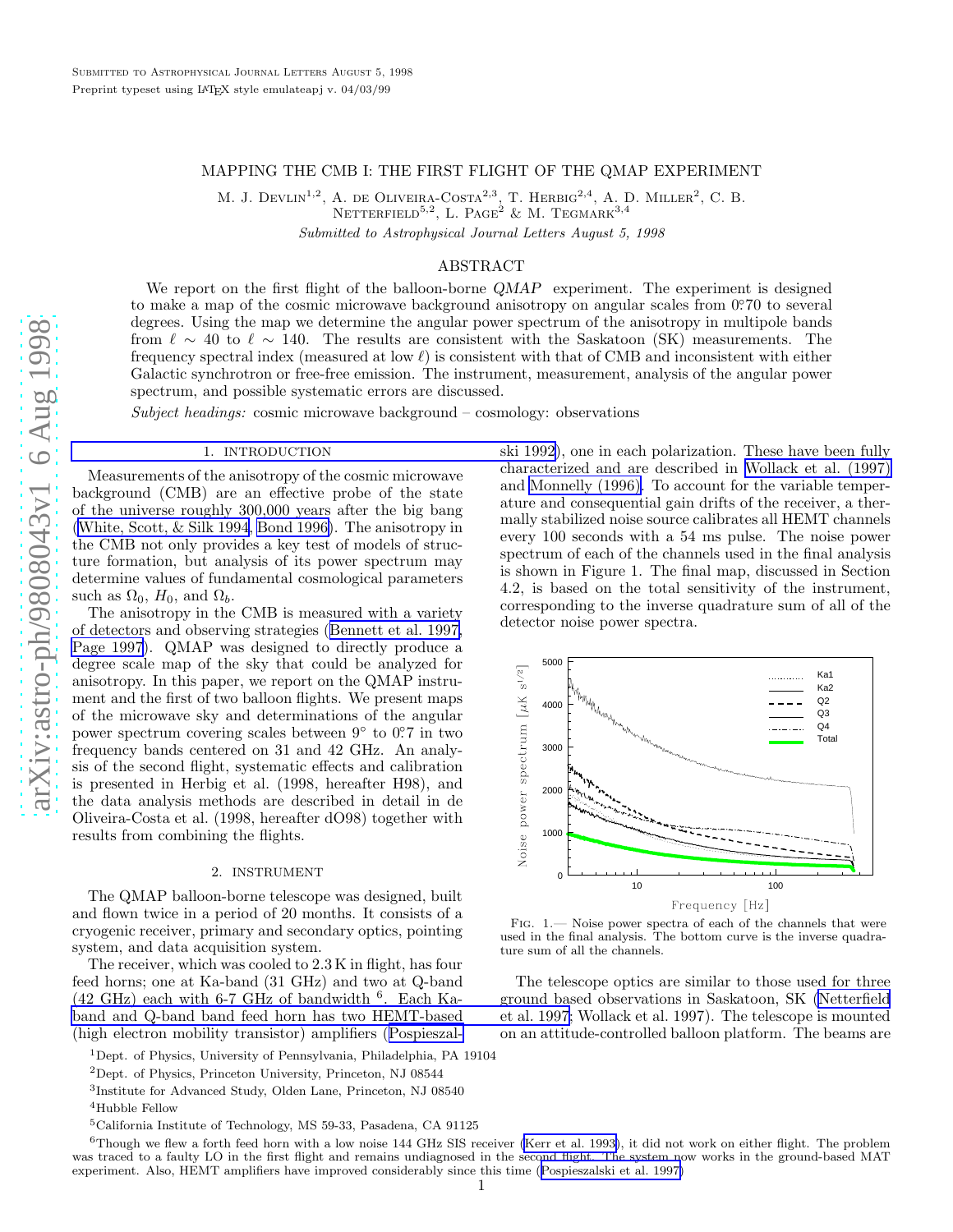formed by cooled corrugated feeds which under-illuminate an ambient temperature 0.85 m off-axis parabolic reflector which in turn under-illuminates a  $1.8 \text{ m} \times 1.2 \text{ m}$  chopping flat mirror. The close-packed array of feeds form  $\overline{0.089} \pm 0.003$ ,  $0.066 \pm 0.02$  and  $\overline{0.070} \pm 0.002$  beams for Ka1/2, Q1/2, and Q3/4 respectively. The beams are moved on the sky rapidly ( $\approx 4.7$  Hz) by the computer controlled resonant chopping flat which requires  $\approx 20$  W to operate. The output of the detectors are AC coupled and sampled 160 times during each chopper cycle. This rate is intended to adequately oversample the sky when the beam is moving at its fastest rate. The center of the  $2.7 \times 2.7$  array was fixed at an elevation of  $40^{\circ}$ 7 for the first flight and  $40^{\circ}$ 1 for the second flight. The telescope is inside a large aluminum ground screen which is fixed with respect to the receiver and mirrors.



Fig. 2.— Sky coverage for flight 1 (left) and flight 2 (right) with intensity proportional to the time spent per pixel. Breaks in the coverage are due to calibrations. The scan paths are shown for all beams. For flight 1, Q3/4 are nearer the NCP (center of plot). SK observed the region inside the dashed circle.

The gondola is designed to be small, lightweight and rugged. This allows us to use a smaller, more manageable balloon which increases the probability of a successful launch and reduces the solid angle subtended by the balloon. The package was recovered from both flights with virtually no damage and is currently being used on a similar ground-based observation in Chile <sup>7</sup> .

The attitude control system obtains primary pointing information from either a magnetometer or a CCD based star camera. When in CCD mode, the centroid of the chosen guide star in the CCD field is found in real time. This information is fed into a PID loop which controls the torque applied to a reaction wheel at the bottom of the

gondola. Since the Ka/Q band receivers are relatively insensitive to pendulation induced atmospheric signals, no active elevation stabilization is required. This straightforward pointing system allows us to achieve good observing efficiency. During the first flight we integrated for 4.7 hours with no interruptions or pauses. A detailed description of the pointing system can be found in [Beach \(1996\).](#page-3-0)

## 3. OBSERVATIONS

The payload was flown on June 16, 1996 from Palestine, TX and November 8, 1996 from Ft. Sumner, NM. Using a 4 mcf balloon, observations were made from an altitude of 30 km. In both flights, the entire instrument functioned nominally.

To produce high-quality maps from the data, a pixel should be referenced to its neighbors over multiple time scales, directions, and angular separations [\(Wright 1996,](#page-3-0) [Tegmark 1997\)](#page-3-0). This allows one to connect each pixel to many others and remove inevitable instrumental drifts and offsets in the data analysis. Our strategy is to sweep the beams horizontally with a 20◦ peak-to-peak amplitude at 4.7 Hz. In addition, the entire gondola is sinusoidally wobbled, about the meridian containing the NCP, with a peakto-peak amplitude of 10◦ with a period of 100 seconds. As the flight progresses, one covers the sky as shown in Figure 2. In each sweep,  $\theta_{throw}/\theta_{beam}$  is 20 and 30 for the Ka and Q-band, respectively (with  $\theta_{throw}/\theta_{beam}$  < 10, one has difficulty distinguishing features in the angular spectrum). A pixel is re-observed on time scales of 0.23 s from the chop, 100 s from the wobble, 12 minutes between the upper and lower beams, and  $\approx 2$  hours from the rotation of the earth. With a single long flight, or multiple shorter flights, a pixel is referenced to its neighbors in orthogonal directions. The chop and wobble amplitudes were reduced by approximately a factor of two for the second flight to increase the integration time per pixel. However, the basic scan strategy remained the same.

#### 4. ANALYSIS

### 4.1. Data Reduction and Calibration

For the channels used in the analysis, there are no cuts to the data, no glitches were removed, and there is no detected interference from any on-board component <sup>8</sup>. A total of 12,884,480 temperature measurements were obtained in each channel. Removal of the internal calibration every 100 seconds reduced this by 4.8%. A time-independent radiometric offset of 10-15 mK (peak-to-peak) was present in all channels during the first flight. Much of this offset was traced to gap in the chopper baffle. For the second flight the offset was 1-2 mK (part of the reduction is due to a factor of two smaller chop angle). In both cases the offset is removed from each channel as described in H98 and dO98. The absolute pointing is determined during observations of Cas-A. With the pointing solution, the data are binned on the sky and analyzed as a map. The data are calibrated using Cas-A as described in H98.

<sup>7</sup> see<http://dept.physics.upenn.edu/cmb.html> and [http://pupgg.princeton.edu/](http://pupgg.princeton.edu/~cmb/welcome.html)∼cmb/welcome.html for more information about the telescope in its balloon and ground-based configurations.

 $8Q1$  was not used in the first flight due to interference for two hours and Q3 lost one stage of amplification.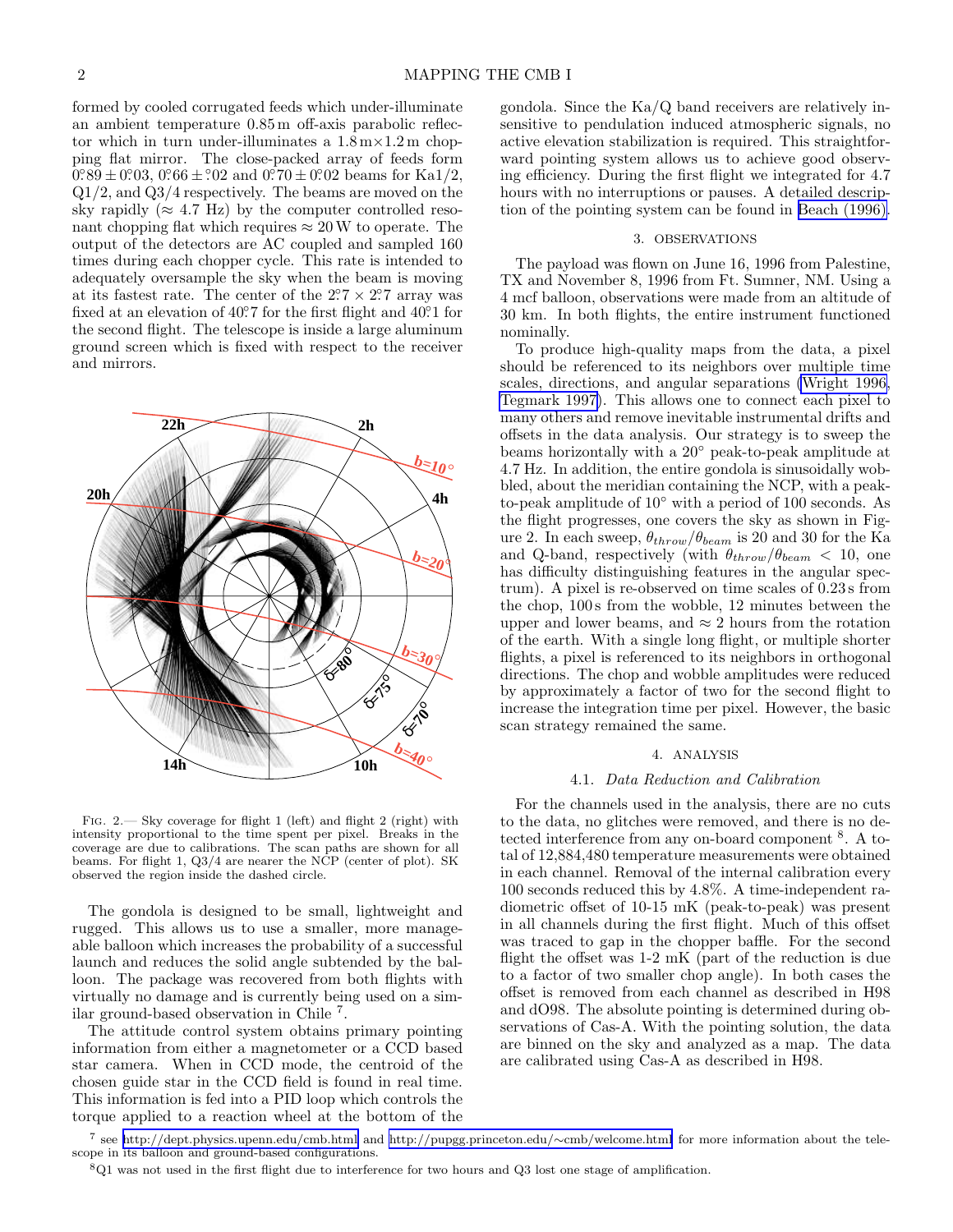### 4.2. Map Production

Making a map by simply averaging the observations in each sky direction would be inappropriate for two reasons: scan-synchronous offsets would cause artifacts, and  $1/f$ noise would make the map unnecessarily noisy. We therefore adopted a more sophisticated approach, summarized below and described in detail in dO98.



FIG. 3.— Wiener-filtered maps from flight 1. The CMB temperature is shown in coordinates where the NCP is near the center of each map, with RA being zero at the top and increasing clockwise.

The synchronous offsets, predominantly at the chopper frequency and the first overtone add mK-level signals to the map. This signal is eliminated by convolving the data with a notch filter that vanishes at these two frequencies, creating a data set completely independent of these offset harmonics and any slow variation in their amplitude. We choose this convolution filter to eliminate the DC component as well, and use the remaining degrees of freedom in the filter to render the filtered noise as close to white as possible. This produces a data set where each element is the sum of three terms:

- 1. A known linear combination of the actual sky temperatures;
- 2. A known linear combination of the higher-frequency synchronous offset, which we assume is constant; and
- 3. filtered detector noise, whose correlations vanish for time separations exceeding  $\sim 10^2$  samples.

In other words, we have a greatly overdetermined system of linear equations. The map we compute is the solution to this linear inversion problem that minimizes the map noise, as described in dO98. For each of the five channels, the result of the mapmaking process is an N-dimensional map vector x (containing the temperature at each of the N pixels) and an  $N \times N$ -dimensional covariance matrix  $\Sigma$ which characterizes the pixel noise.

Wiener filtering is a useful tool for visualizing the data. It suppresses the noisiest modes in a map and shows signal that is statistically significant. The Wiener-filtered versions of our maps are shown in Figure 3 and are given by  $\mathbf{x}_w \equiv \mathbf{S} [\mathbf{S} + \Sigma]^{-1} \mathbf{x}$ , where **S** is the covariance matrix corresponding to the level of sky fluctuations that we find in the data.

### 4.3. Map tests

A generalized  $\chi^2$ -test for ruling out the null hypothesis that a given map contains no signal, merely noise, is discussed in dO98. Applying this test to the Ka1, Ka2, Q2, Q3 and Q4 channels shows that that signal is detected at the significance level of  $17\sigma$ ,  $8\sigma$ ,  $5\sigma$ ,  $0.4\sigma$  and  $3\sigma$ , respectively. To test whether this significant signal is common to the maps or due to systematic errors, we apply the same test to weighted difference maps of the form  $\mathbf{x} \equiv \mathbf{x}_1 - r\mathbf{x}_2$ for different relative weights  $r$ . The comparison of Ka1 with Ka2 is shown in Figure 4, and it is seen that they pass three independent tests: x is inconsistent with noise both for  $r = 0$  and  $r = \infty$  (in which case only Ka1 or only Ka2 are probed), but perfectly consistent with noise for  $r = 1$  (which gives the difference map Ka1-Ka2). Likewise, we find no evidence of any signal in the Q-band difference maps.

To see whether the signal can be accounted for by galactic foregrounds, we use this test to compare the Ka-band maps to those in the Q-band, writing  $r = (\nu_{Ka}/\nu_Q)^{\beta}$ . As seen in Figure 4, this places a  $2\sigma$  lower limit on the spectral index  $\beta$  of  $-1.4$ , which means that the signal cannot be explained by foregrounds such as free-free emission  $(\beta \sim -2.15)$  or synchrotron radiation  $(\beta \sim -2.8)$  alone. For the CMB,  $\beta = 0$ .



Fig. 4.— Evidence for common signal in the maps. The number of  $\sigma$  at which signal is detected in the weighted difference maps  $x_1-rx_2$ is shown (top) together with the corresponding probability that pure noise would give such a large  $\chi^2$ -value (bottom). For maps at different frequencies (right), the spectral index  $\beta = \ln r / \ln[\nu_{Ka}/\nu_Q]$  is constrained.

## 4.4. Angular Power Spectrum

We compute the angular power spectrum by expanding our maps in signal-to-noise eigenmodes ([Bond 1995](#page-3-0), [Bunn](#page-3-0) [and Sugiyama 1995\)](#page-3-0); weight vectors w that solve the generalized eigenvalue equation  $\mathbf{S}\mathbf{w} = \lambda \mathbf{\Sigma}\mathbf{w}$ . When the w are sorted by decreasing eigenvalue  $\lambda$ , they tend to probe from larger to smaller angular scales. We obtain a statistically